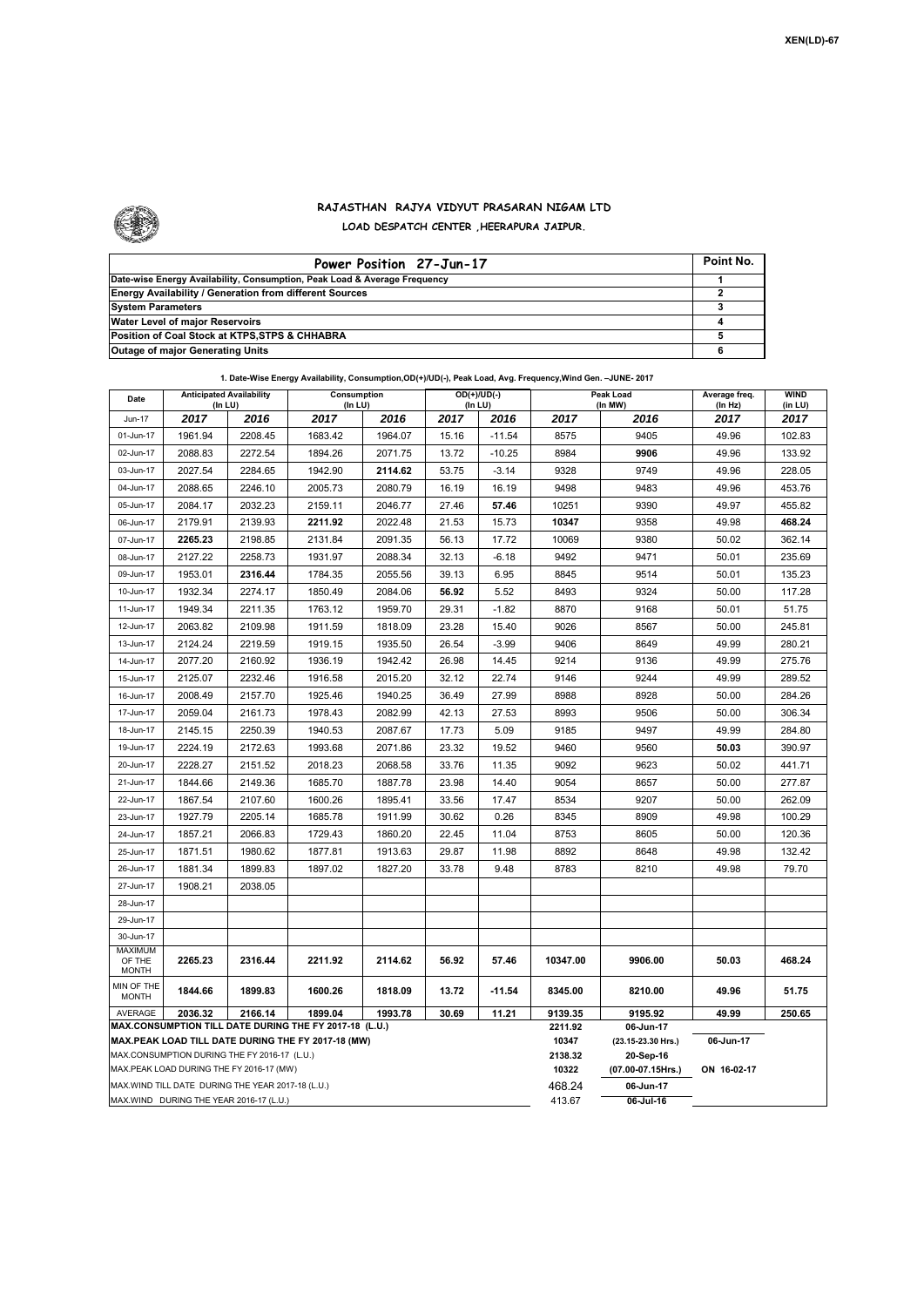## **2.Anticipated Availability/Generation From Different Sources**

|                         |                                                  |                 |               |                      |                 | (In LU)       |                      |                 |               |                      |                 |               |                      |
|-------------------------|--------------------------------------------------|-----------------|---------------|----------------------|-----------------|---------------|----------------------|-----------------|---------------|----------------------|-----------------|---------------|----------------------|
| S.No.                   | Sources Available to Rajasthan /                 | Prior           | Prior         | <b>Actual Energy</b> | Prior           | Prior         | <b>Actual Energy</b> | Prior           | Prior         | <b>Actual Energy</b> | Prior           | Prior         | <b>Actual Energy</b> |
|                         | Installed Capacity as on 30.09.2016              | assessment of   | assessment of | Received             | assessment of   | assessment of | Received             | assessment of   | assessment of | Received             | assessment of   | assessment of | Received             |
|                         | (In MW)                                          | Avail. For next | <b>Avail</b>  |                      | Avail. For next | Avail.        |                      | Avail. For next | Avail         |                      | Avail. For next | Avail.        |                      |
|                         |                                                  | Dav             |               |                      | Dav             |               |                      | Day             |               |                      | Dav             |               |                      |
|                         |                                                  |                 |               |                      |                 |               |                      |                 |               |                      |                 |               |                      |
|                         |                                                  |                 | 23-Jun-17     |                      |                 | 24-Jun-17     |                      |                 | 25-Jun-17     |                      |                 | 26-Jun-17     |                      |
|                         | KTPS (1240/1240)                                 | 42.00           | 42.00         | 37.93                | 42.00           | 42.00         | 39.26                | 42.00           | 42.00         | 41.90                | 42.00           | 42.00         | 41.65                |
| $\overline{\mathbf{2}}$ | STPS (1500/1500)                                 | 55.00           | 55.00         | 45.30                | 55.00           | 55.00         | 38.57                | 55.00           | 55.00         | 49.68                | 55.00           | 55.00         | 51.95                |
| 3                       | DHOLPUR GAS CCPP (330/330)                       | 0.00            | 0.00          | 0.00                 | 0.00            | 0.00          | 0.00                 | 0.00            | 0.00          | 0.00                 | 0.00            | 0.00          | 0.00                 |
| 4                       | RAMGARH (273.5/273.5)                            | 46.00           | 44.00         | 45.16                | 47.00           | 46.00         | 44.20                | 47.00           | 47.00         | 44.20                | 49.00           | 47.00         | 47.16                |
| 5                       | RAPP-A(200/200)                                  | 38.00           | 38.00         | 39.82                | 38.00           | 38.00         | 39.87                | 38.00           | 38.00         | 40.03                | 38.00           | 38.00         | 40.27                |
| 6                       | MAHI (140/140)                                   | 0.00            | 0.00          | 0.00                 | 0.00            | 0.00          | 0.00                 | 0.00            | 0.00          | 0.00                 | 0.00            | 0.00          | 0.00                 |
| $\overline{7}$          | CHAMBAL (RPS+JS) (135.5/271)                     | 0.00            | 0.00          | 1.74                 | 0.00            | 0.00          | 0.89                 | 0.00            | 0.00          | 5.98                 | 0.00            | 0.00          | 0.00                 |
| 8                       | SIRAL LIGNITE (250/250)                          | 0.00            | 0.00          | 0.00                 | 0.00            | 0.00          | 0.00                 | 0.00            | 0.00          | 0.00                 | 0.00            | 0.00          | 0.00                 |
| 9                       | HHABRA TPS 1000/1000)                            | 216.00          | 209.00        | 174.18               | 218.00          | 216.00        | 196.15               | 218.00          | 218.00        | 207.43               | 218.00          | 218.00        | 210.90               |
| 10                      | ADANI (TPS) + KALISINDH (TPS)                    | 424.80          | 424.80        | 347.23               | 425.00          | 424.80        | 376.02               | 425.00          | 425.00        | 407.31               | 425.00          | 425.00        | 408.26               |
|                         | (200+1200/1320+1200)                             | 130.00          | 150.00        | 100.29               | 110.00          | 130.00        | 120.36               | 100.00          | 110.00        | 132.42               | 140.00          | 100.00        | 79.70                |
| 11<br>12                | WIND FARM (3980.40/4119.15)                      |                 |               |                      |                 |               |                      |                 |               |                      |                 |               |                      |
|                         | SOLAR POWER(737.70/1295.70)                      | 0.00            | 0.00          | 0.00                 | 0.00            | 0.00          | 0.00                 | 0.00            | 0.00          | 0.00                 | 0.00            | 0.00          | 0.00                 |
| 13                      | CAPTIVE POWER PLANTS                             | 0.00            | 0.00          | 0.00                 | 0.00            | 0.00          | 0.00                 | 0.00            | 0.00          | 0.00                 | 0.00            | 0.00          | 0.00                 |
| 14                      | REGIONAL (INTRA STATE) O.A. (VLTPS)              | 0.00            | 0.00          | 0.00                 | 0.00            | 0.00          | 0.00                 | 0.00            | 0.00          | 0.00                 | 0.00            | 0.00          | 0.00                 |
| 15                      | OPEN ACCESS                                      | $-81.50$        | -79.64        | $-79.64$             | $-75.70$        | $-81.50$      | $-81.71$             | $-76.88$        | $-75.70$      | $-75.70$             | $-79.66$        | $-76.88$      | $-76.88$             |
| 16                      | BIOMASS - (101.95/119.25)                        | 6.00            | 4.00          | 5.63                 | 6.00            | 6.00          | 5.87                 | 5.00            | 6.00          | 4.81                 | 6.00            | 5.00          | 5.64                 |
| 17                      | BARSINGHSAR LTPS(250/250)                        | 53.00           | 53.00         | 50.91                | 53.00           | 53.00         | 50.60                | 53.00           | 53.00         | 51.31                | 53.00           | 53.00         | 49.12                |
| 18                      | RAJWEST (1080/1080)                              | 229.00          | 229.00        | 177.90               | 229.00          | 229.00        | 187.29               | 201.00          | 229.00        | 208.92               | 201.00          | 201.00        | 197.41               |
|                         | <b>TOTAL (A): 1-18</b>                           | 1158.30         | 1169.16       | 946.45               | 1147.30         | 1158.30       | 1017.37              | 1107.12         | 1147.30       | 1118.29              | 1147.34         | 1107.12       | 1055.18              |
| 19                      | <b>BBMB COMPLEX</b>                              |                 |               |                      |                 |               |                      |                 |               |                      |                 |               |                      |
|                         | a) BHAKRA(230.79/1516.3)                         | 36.26           | 36.38         | 36.33                | 36.45           | 36.26         | 36.38                | 36.29           | 36.45         | 36.21                | 36.04           | 36.29         | 36.04                |
|                         | b) DEHAR (198/990)                               | 28.99           | 29.42         | 28.98                | 28.84           | 28.99         | 28.82                | 28.60           | 28.84         | 29.30                | 29.45           | 28.60         | 28.48                |
|                         | c) PONG (231.66/396                              | 7.81            | 9.67          | 8.98                 | 8.79            | 7.81          | 8.65                 | 7.88            | 8.79          | 8.01                 | 8.34            | 7.88          | 8.41                 |
|                         | TOTAL: a TO c                                    | 73.06           | 75.47         | 74.28                | 74.08           | 73.06         | 73.85                | 72.77           | 74.08         | 73.53                | 73.83           | 72.77         | 72.93                |
| 20                      | <b>CENTRAL STATIONS</b>                          |                 |               |                      |                 |               |                      |                 |               |                      |                 |               |                      |
|                         | d) SINGRAULI (300/2000)                          | 82.32           | 86.47         | 82.99                | 82.32           | 82.32         | 78.00                | 82.32           | 82.32         | 81.97                | 79.25           | 82.32         | 85.12                |
|                         | e) RIHAND<br>(310.24/3000)                       | 101.02          | 101.02        | 101.02               | 101.02          | 101.02        | 101.02               | 101.02          | 101.02        | 101.02               | 113.16          | 101.02        | 109.19               |
|                         | f) UNCHAHAR-I(20/420)                            | 0.02            | 2.68          | 1.86                 | 1.06            | 0.02          | 1.44                 | 1.73            | 1.06          | 3.46                 | 0.17            | 1.73          | 3.69                 |
|                         | g) UNCHAHAR-II& III(61/630)                      | 0.64            | 8.89          | 7.75                 | 3.84            | 0.64          | 4.87                 | 7.09            | 3.84          | 12.33                | 1.35            | 7.09          | 14.42                |
| h)                      | INDIRA GANDHI STPS(JHAJHAR) 0.00/1500)           | 0.00            | 0.00          | 0.00                 | 0.00            | 0.00          | 0.00                 | 0.00            | 0.00          | 0.00                 | 0.00            | 0.00          | 0.00                 |
|                         | i) NCTPS DADRI St-II (43.22/980) +               | 1.66            | 0.75          | 3.58                 | 2.07            | 1.66          | 3.80                 | 3.38            | 2.07          | 5.62                 | 0.33            | 3.38          | 9.05                 |
|                         | DADRI-TH                                         |                 |               |                      |                 |               |                      |                 |               |                      |                 |               |                      |
|                         | DADRI GAS (77/830)                               | 2.04            | 1.92          | 2.63                 | 1.23            | 2.04          | 1.71                 | 2.15            | 1.23          | 3.99                 | 0.23            | 2.15          | 5.04                 |
|                         | (83.07/419)<br>k) ANTA                           | 0.00            | 0.00          | 0.00                 | 0.00            | 0.00          | 0.00                 | 0.00            | 0.00          | 0.00                 | 0.00            | 0.00          | 0.00                 |
|                         | I) AURAIYA<br>(61.03/663)                        | 0.00            | 0.00          | 0.00                 | 0.00            | 0.00          | 0.00                 | 0.00            | 0.00          | 0.00                 | 0.00            | 0.00          | 0.00                 |
|                         | m) NAPP<br>(44/440)                              | 9.24            | 9.24          | 9.24                 | 9.17            | 9.24          | 9.24                 | 9.07            | 9.17          | 9.17                 | 8.98            | 9.07          | 9.07                 |
|                         | n) RAPP-B<br>(125/440)                           | 31.69           | 31.69         | 31.69                | 31.69           | 31.69         | 31.69                | 31.69           | 31.69         | 31.69                | 31.69           | 31.69         | 31.69                |
|                         | o) RAPP-C<br>(88/440)                            | 20.58           | 20.58         | 20.58                | 20.58           | 20.58         | 20.58                | 20.58           | 20.58         | 20.58                | 20.58           | 20.58         | 20.58                |
|                         | (20.36/690)<br>p) SALAL                          | 4.79            | 4.79          | 4.79                 | 4.79            | 4.79          | 4.76                 | 4.76            | 4.79          | 4.79                 | 4.63            | 4.76          | 4.73                 |
|                         | a)URI<br>(70.37/720)                             | 16.73           | 16.73         | 16.73                | 16.73           | 16.73         | 16.73                | 16.73           | 16.73         | 16.73                | 16.73           | 16.73         | 16.73                |
|                         | r) TANAKPUR (10.86/94)                           | 1.23            | 1.49          | 1.37                 | 1.04            | 1.23          | 1.22                 | 1.20            | 1.04          | 1.24                 | 1.40            | 1.20          | 1.21                 |
|                         | s) CHAMERA - (105.84/540)                        | 25.12           | 25.12         | 25.12                | 25.12           | 25.12         | 25.12                | 25.12           | 25.12         | 25.12                | 25.12           | 25.12         | 25.12                |
|                         | t) CHAMERA-II (29.01/300)                        | 1.54            | 6.98          | 6.90                 | 6.98            | 1.54          | 1.02                 | 6.98            | 6.98          | 6.98                 | 6.98            | 6.98          | 6.98                 |
|                         | u) CHAMERA-III (25.21/231                        | 1.34            | 6.00          | 5.96                 | 6.07            | 1.34          | 0.97                 | 6.07            | 6.07          | 6.07                 | 6.07            | 6.07          | 6.07                 |
|                         | v) DHAULIGANGA (27/280)                          | 4.36            | 4.71          | 4.32                 | 5.62            | 4.36          | 4.43                 | 6.42            | 5.62          | 5.46                 | 6.27            | 6.42          | 6.50                 |
|                         | w) DULHASTI (42.42/390)                          | 10.08           | 10.08         | 10.08                | 10.08           | 10.08         | 10.08                | 10.08           | 10.08         | 10.08                | 10.08           | 10.08         | 10.08                |
|                         | x) SEWA (13/120)                                 | 3.28            | 3.28          | 3.28                 | 3.28            | 3.28          | 3.28                 | 3.28            | 3.28          | 3.28                 | 3.28            | 3.28          | 3.28                 |
|                         | y) NJPC                                          | 34.13           | 34.13         | 34.13                | 34.09           | 34.13         | 34.09                | 34.13           | 34.09         | 34.09                | 34.13           | 34.13         | 34.13                |
|                         | (112.00/1500)+RAMPUR(31.808/412.02)              |                 |               |                      |                 |               |                      |                 |               |                      |                 |               |                      |
|                         |                                                  |                 |               |                      |                 |               |                      |                 |               |                      |                 |               |                      |
|                         | z) TEHRI (75/1000)                               | 3.45            | 3.45          | 3.45                 | 3.45            | 3.45          | 3.45                 | 3.45            | 3.45          | 3.44                 | 3.45            | 3.45          | 3.45                 |
|                         | aa) KOTESHWR (33.44/400) + PARBATI3              | 11.80           | 13.95         | 17.84                | 17.17           | 11.80         | 17.65                | 20.40           | 17.17         | 24.18                | 20.40           | 20.40         | 27.16                |
|                         | 56.73/520)                                       |                 |               |                      |                 |               |                      |                 |               |                      |                 |               |                      |
|                         | ab) TALA                                         | 3.58            | 2.89          | 2.89                 | 3.42            | 3.58          | 3.58                 | 2.78            | 3.42          | 3.42                 | 2.88            | 2.78          | 2.78                 |
|                         | ac) MUNDRA UMPP (380/4000)                       | 49.92           | 49.90         | 49.90                | 49.92           | 49.92         | 49.92                | 50.88           | 49.92         | 49.92                | 50.88           | 50.88         | 50.88                |
|                         | ad) SASAN (372/3960)                             | 89.34           | 83.75         | 74.45                | 89.34           | 89.34         | 80.23                | 85.60           | 89.34         | 84.22                | 76.71           | 85.60         | 94.54                |
|                         | ae) FRKKA+KHLGN+TLCHR (70.18/3940)               | 16.56           | 18.44         | 7.38                 | 24.63           | 16.56         | 9.17                 | 29.34           | 24.63         | 17.82                | 21.41           | 29.34         | 25.90                |
|                         |                                                  |                 |               |                      |                 |               |                      |                 |               |                      |                 |               |                      |
|                         | af) URS POWER(DADRITH-I)                         | 0.00            | 0.00          | 0.00                 | 0.00            | 0.00          | 0.00                 | 0.00            | 0.00          | 0.00                 | 0.00            | 0.00          | 0.00                 |
|                         | TOTAL SCHEDULE(a TO af)                          | 599.51          | 624.39        | 604.21               | 628.77          | 599.51        | 591.91               | 639.01          | 628.77        | 640.20               | 619.95          | 639.01        | 680.31               |
|                         | OSSES                                            | $-20.46$        | $-21.10$      | $-24.28$             | -20.32          | $-20.46$      | $-23.88$             | $-18.22$        | $-20.32$      | $-25.61$             | $-17.27$        | $-18.22$      | $-25.10$             |
|                         | <b>NET SCHEDULED</b>                             | 579.05          | 603.28        | 579.92               | 608.45          | 579.05        | 568.03               | 620.79          | 608.45        | 614.59               | 602.68          | 620.79        | 655.20               |
| 21                      | BILATERAL (REG.) EXCL. BANKING                   | 24.5'           | 23.83         | 21.08                | 26.2'           | 24.51         | 26.02                | 26.28           | 26.21         | $26.2^{\circ}$       | 26.28           | 26.28         | 26.28                |
|                         |                                                  |                 |               |                      |                 |               |                      |                 |               |                      |                 |               |                      |
| 22                      | <b>BANKING</b>                                   | $-43.42$        | $-43.42$      | $-43.42$             | $-43.42$        | $-43.42$      | $-43.42$             | $-43.37$        | $-43.42$      | $-43.42$             | $-43.37$        | $-43.37$      | $-43.37$             |
| 23                      | BILATERAL(INTER-REG.)                            | 57.2            | 110.42        | 90.60                | 57.27           | 52.95         | 57.27                | 56.98           | 53.12         | 56.56                | 95.63           | 53.55         | 56.40                |
|                         | EXCLUDING (ISOA & BANKING)                       | 81.50           | 79.64         | 79.64                | 75.70           |               | 81.71                | 76.88           | 75.70         | 75.70                | 79.66           | 76.88         | 76.88                |
| 24                      | INTER STATE OPEN ACCESS                          |                 |               |                      |                 | 81.50         |                      |                 |               |                      |                 |               |                      |
| 25                      | (BILATERAL+IEX)<br><b>INDIAN ENERGY EXCHANGE</b> | 0.00            | $-19.10$      | $-19.10$             | 0.00            | 0.00          | 0.00                 | 36.67           | 0.00          | 0.00                 | 0.00            | 36.67         | 36.67                |
|                         | TOTAL(B): (19 TO 25)                             | 698.91          | 758.62        | 708.71               | 724.21          | 698.91        | 689.61               | 774.22          | 724.21        | 729.64               | 760.87          | 774.22        | 808.06               |
|                         | <b>FOTAL GENERATION (A+B): 1 TO</b>              |                 |               | 1655.16              |                 |               | 1706.98              |                 |               | 1847.93              |                 |               | 1863.23              |
|                         |                                                  |                 |               |                      |                 |               |                      |                 |               |                      |                 |               |                      |
|                         | OVER DRAWAL (+)/UNDER                            |                 |               | 30.62                |                 |               | 22.45                |                 |               | 29.87                |                 |               | 33.78                |
|                         | (-) DRAWAL                                       |                 |               |                      |                 |               |                      |                 |               |                      |                 |               |                      |
|                         | <b>GRAND TOTAL</b>                               | 1857.21         | 1927.79       | 1685.78              | 1871.51         | 1857.21       | 1729.43              | 1881.34         | 1871.51       | 1877.80              | 1908.21         | 1881.34       | 1897.02              |
|                         | AST YE                                           | 2066.83         |               | 1911.99              | 1980.62         | 2066.83       | 1860.20              | 1899 83         | 1980.62       | 1913 64              | 2038.05         | 1899.83       | 1827.2               |